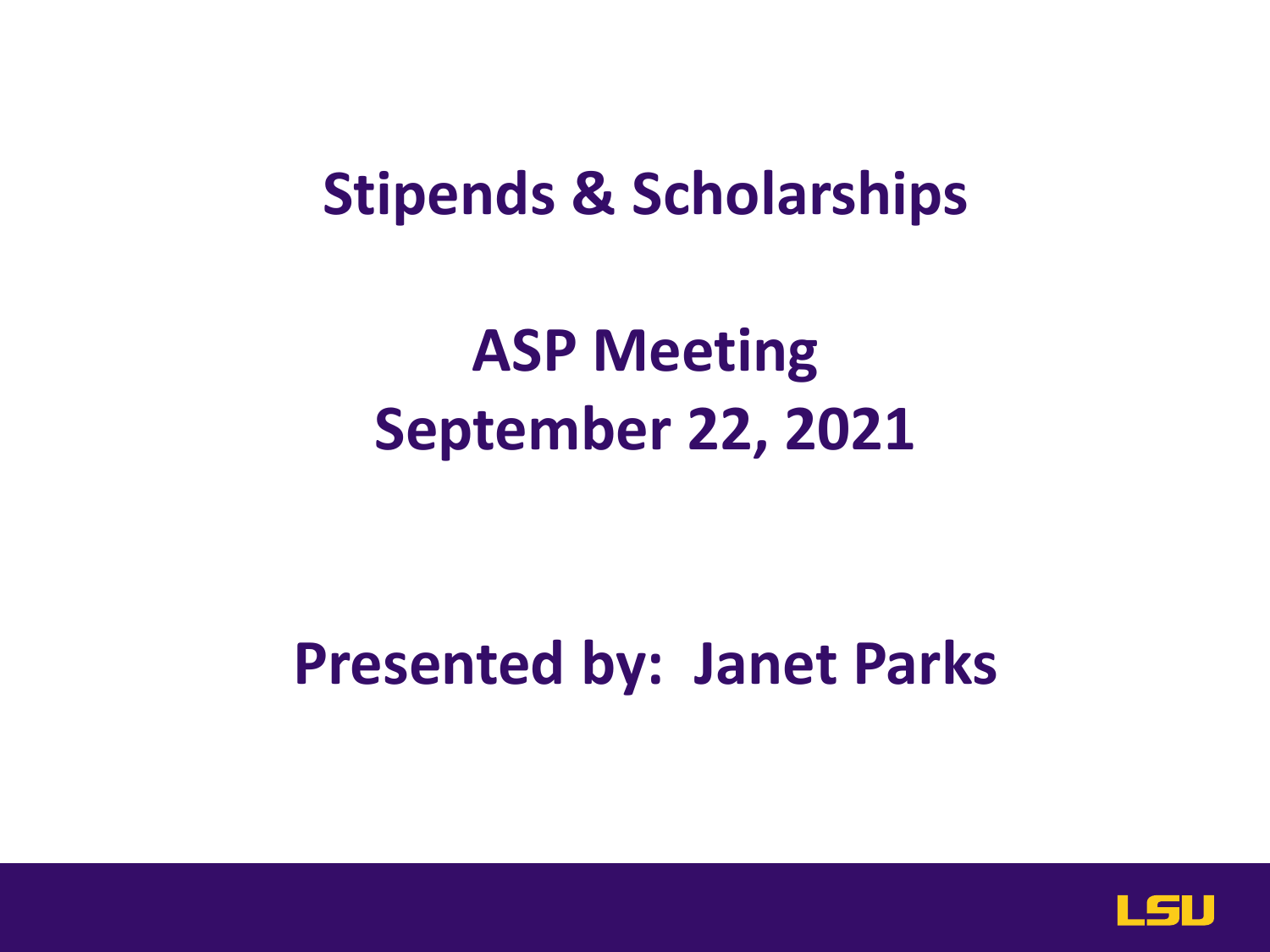## **Stipend**

• A set amount of money paid directly to the participant or fellow

- Granting agencies
	- Use the word "Stipend" many different ways
	- Some agencies have specific guidelines for participant stipends/fellows

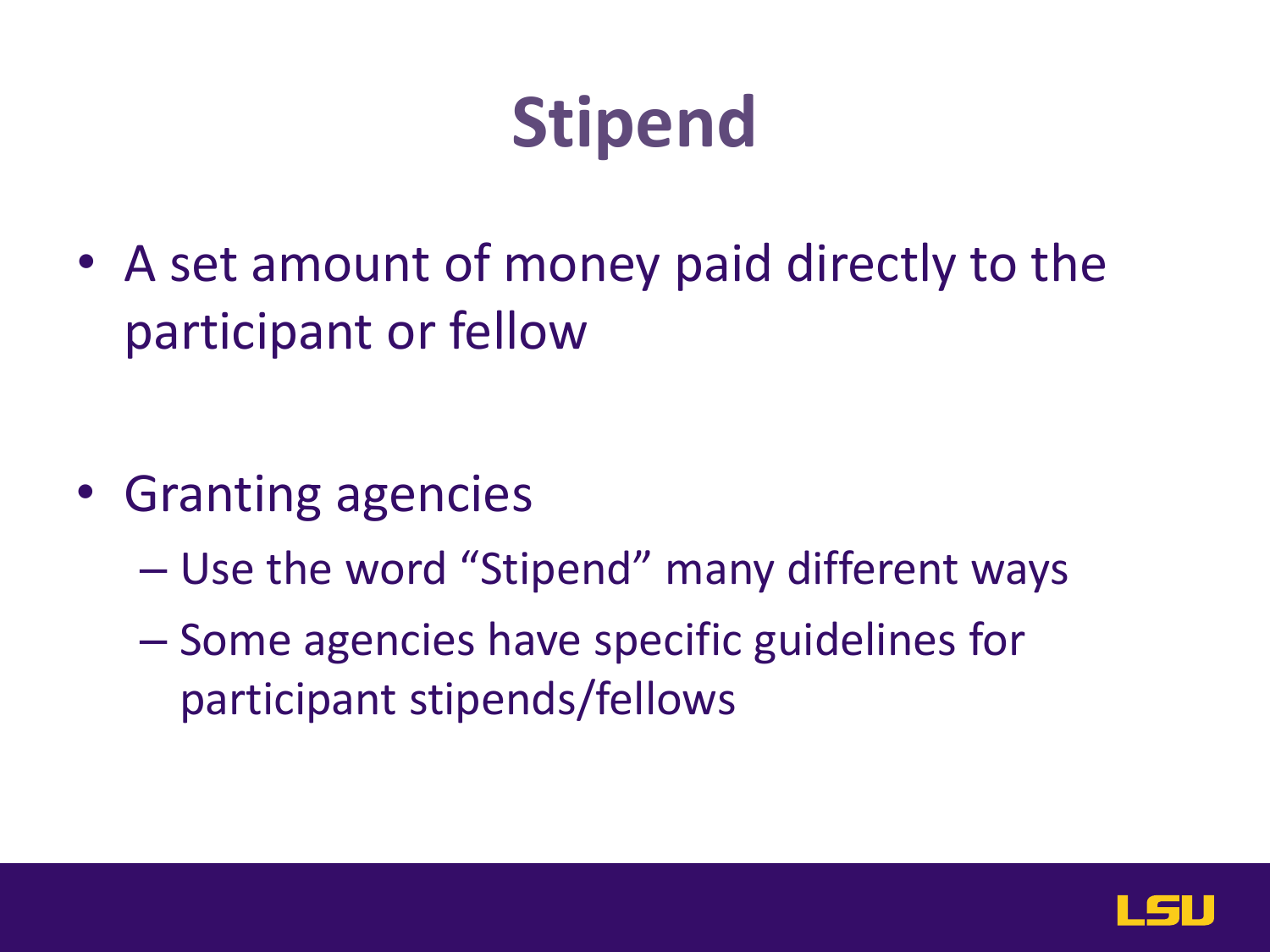#### **How are Stipends paid to Students?**

- Stipends for trainings, workshops, conferences & fellowships are paid through **SAE** (Student Award Entry system in mainframe)
	- Cash award given for participating in a training activity, workshop or conference, or support for a fellow
	- Student **does not** have a work component, no services are required of the student in order to receive the award

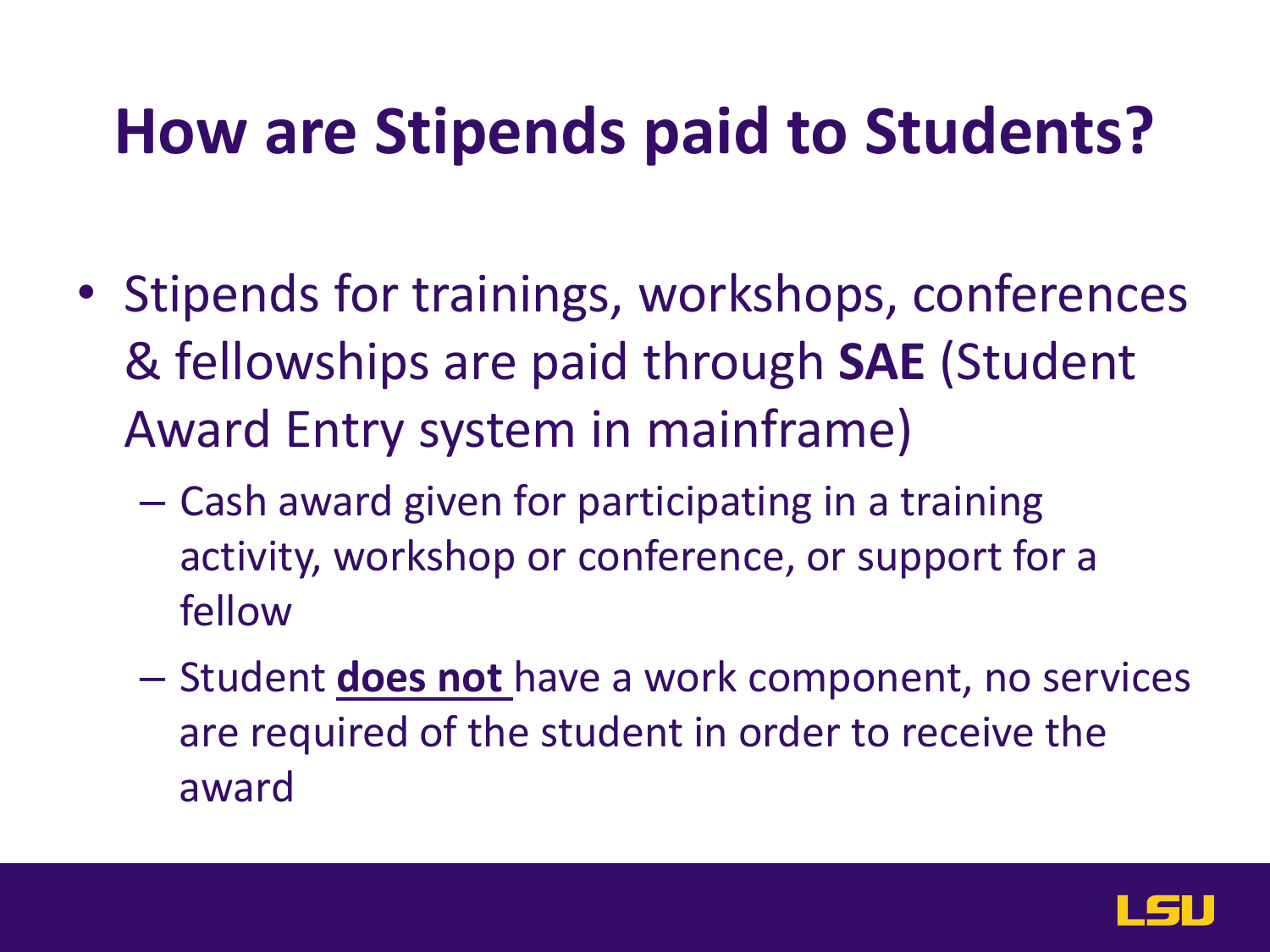#### **When to pay Stipends through Payroll?**

- If there is a past, present or future work requirement, the stipend payment is taxable and must be paid as compensation through Payroll
- If the participant support costs are awarded as a supplement to the PI's research project – pay through Payroll. Examples:
	- NSF REU supplements
		- normally 1-2 students working on the parent research project
		- pay through Payroll
	- NSF REU sites
		- stand alone award
		- several students
		- pay through SAE

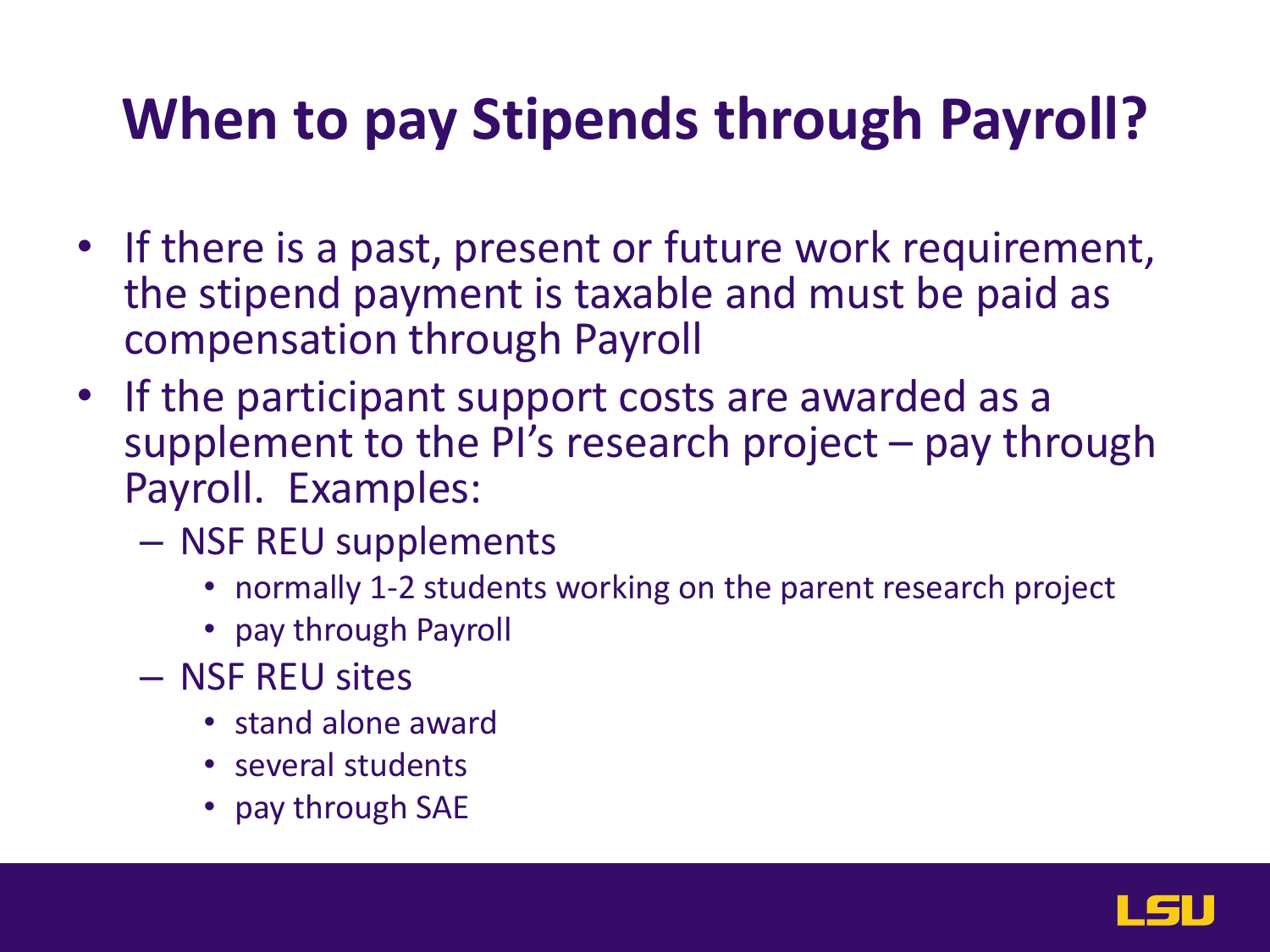#### **Research Subject Fees**

- Sometimes budgeted as stipends
	- Not a stipend
- Fees (cash incentive) paid to participants for completing a survey or study
- Paid through AP using **SC0086 Research Subject/Participant Fees**
- Follows **FASOP: AS-13** Cash Incentive Payments (\$50 Or Less) To Participants In Sponsored Programs

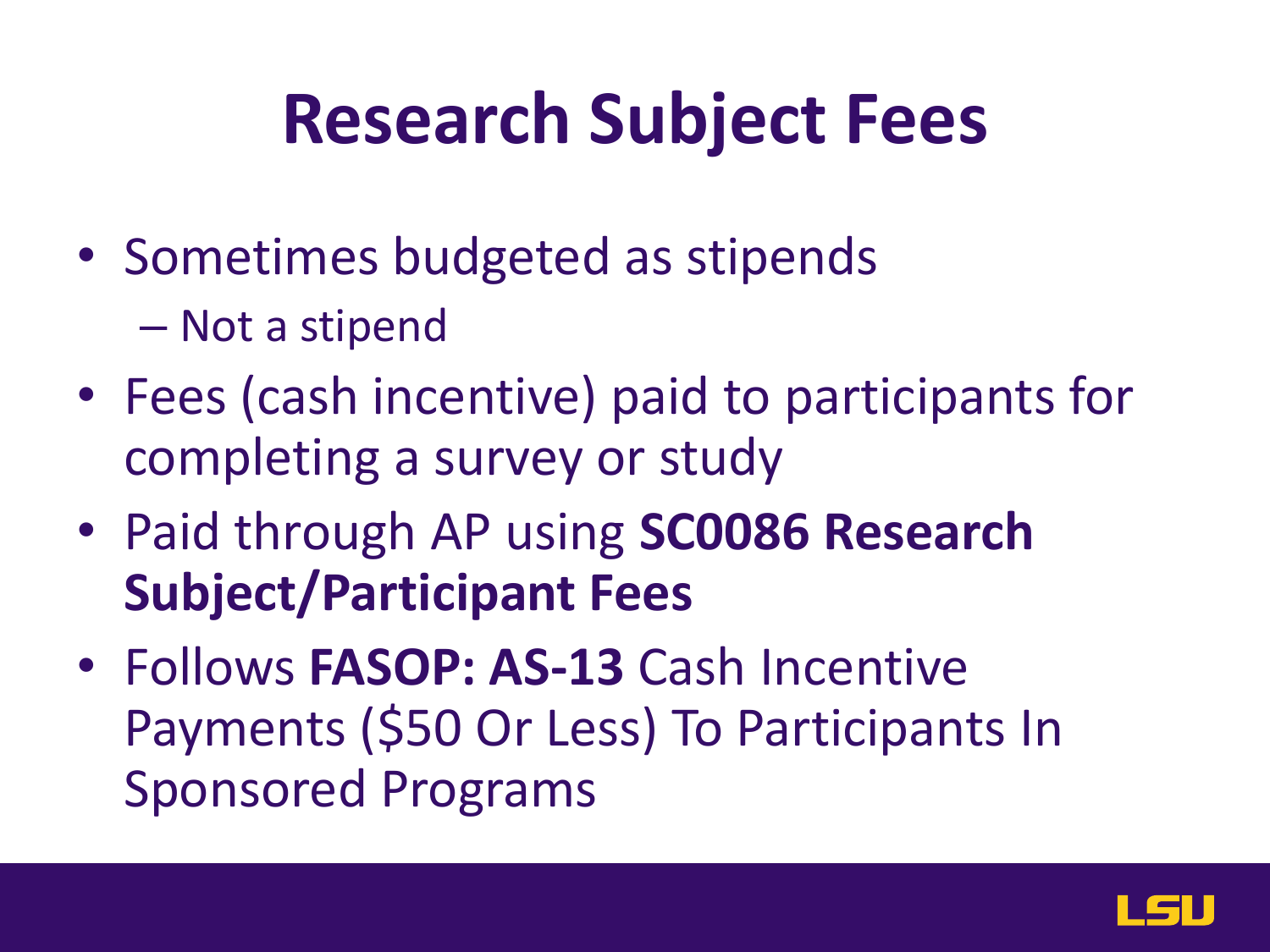## **Scholarship Costs**

- Tuition & Fees
	- Does not normally include **required fees**, **health insurance**  and **nonresident fees** therefore, these costs must be specifically listed in approved budget
- Subsistence (housing & meals)
- **Textbooks**
- $\triangleright$  Paid through an exemption on scholarship grant (FN90)
	- Not paid directly to the student
	- Loaded as an exemption on the student's account using TRX code (exception – textbooks are paid through AP and reported to Financial Aid & Scholarships)

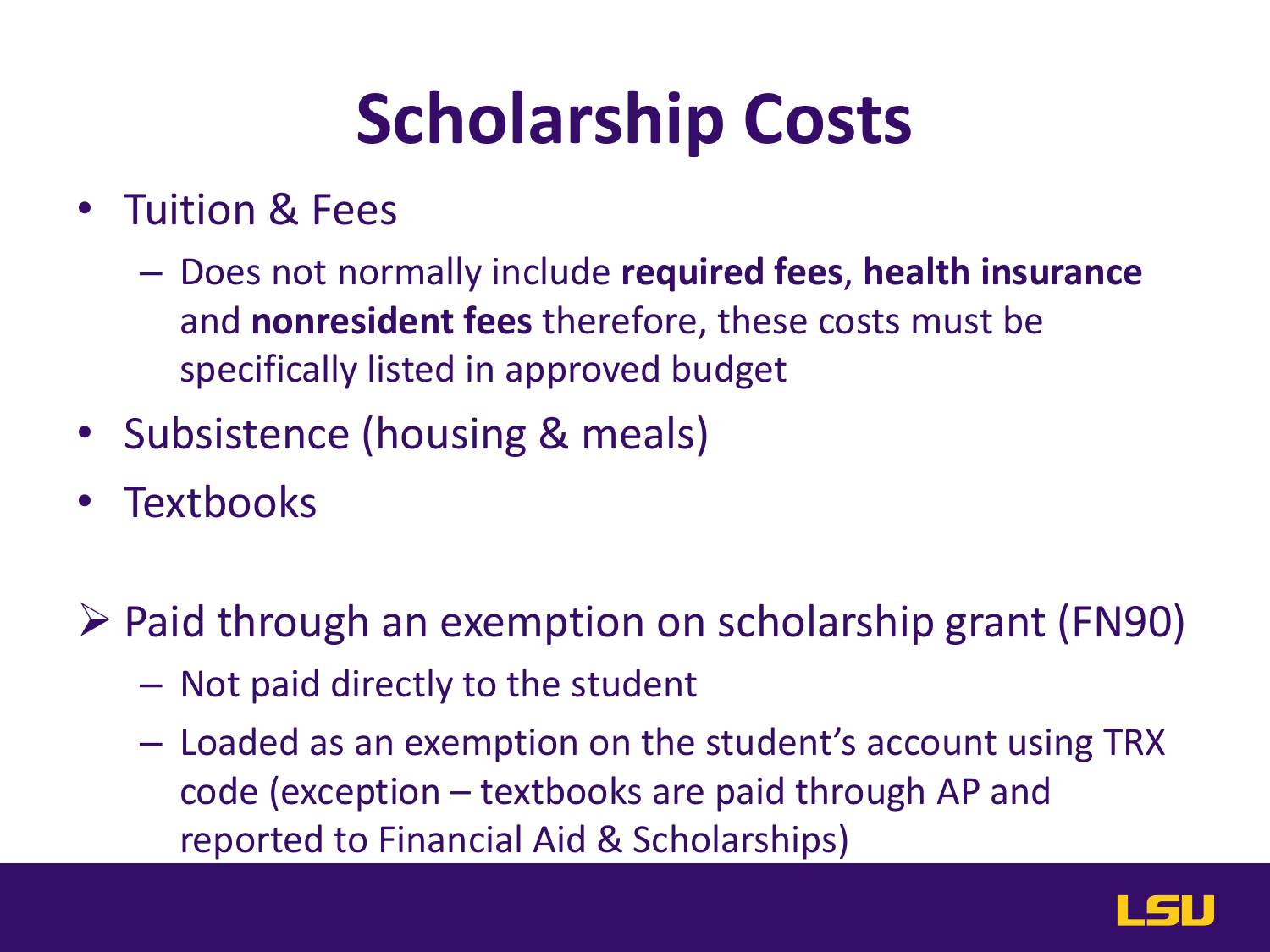## **Non-Scholarship Costs**

- Costs directly associated with attending conferences, symposia, or training programs
- Travel for project activity (includes field trips)
- Training materials and lab supplies

**≻Paid on non-scholarship grant (not FN90)** 

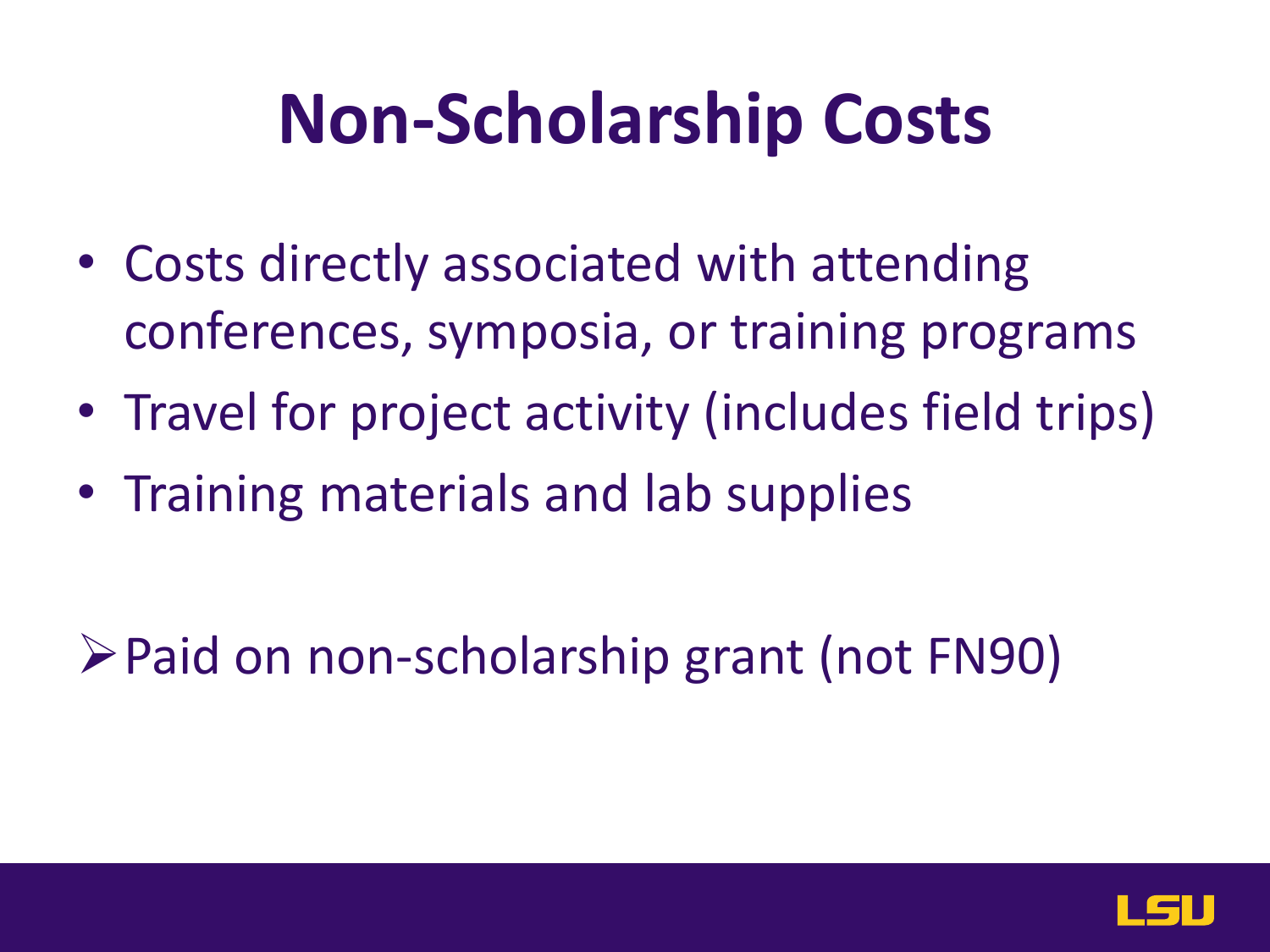## **Scholarships**

- Must be listed in the approved budget
- Must have established criteria
	- Standards that the recipient must meet to initially qualify for and continue to receive an award.
- Must use a selection committee
- Documentation must be kept in the departments
- TRX codes must be established
- Must be paid using FN90 grant

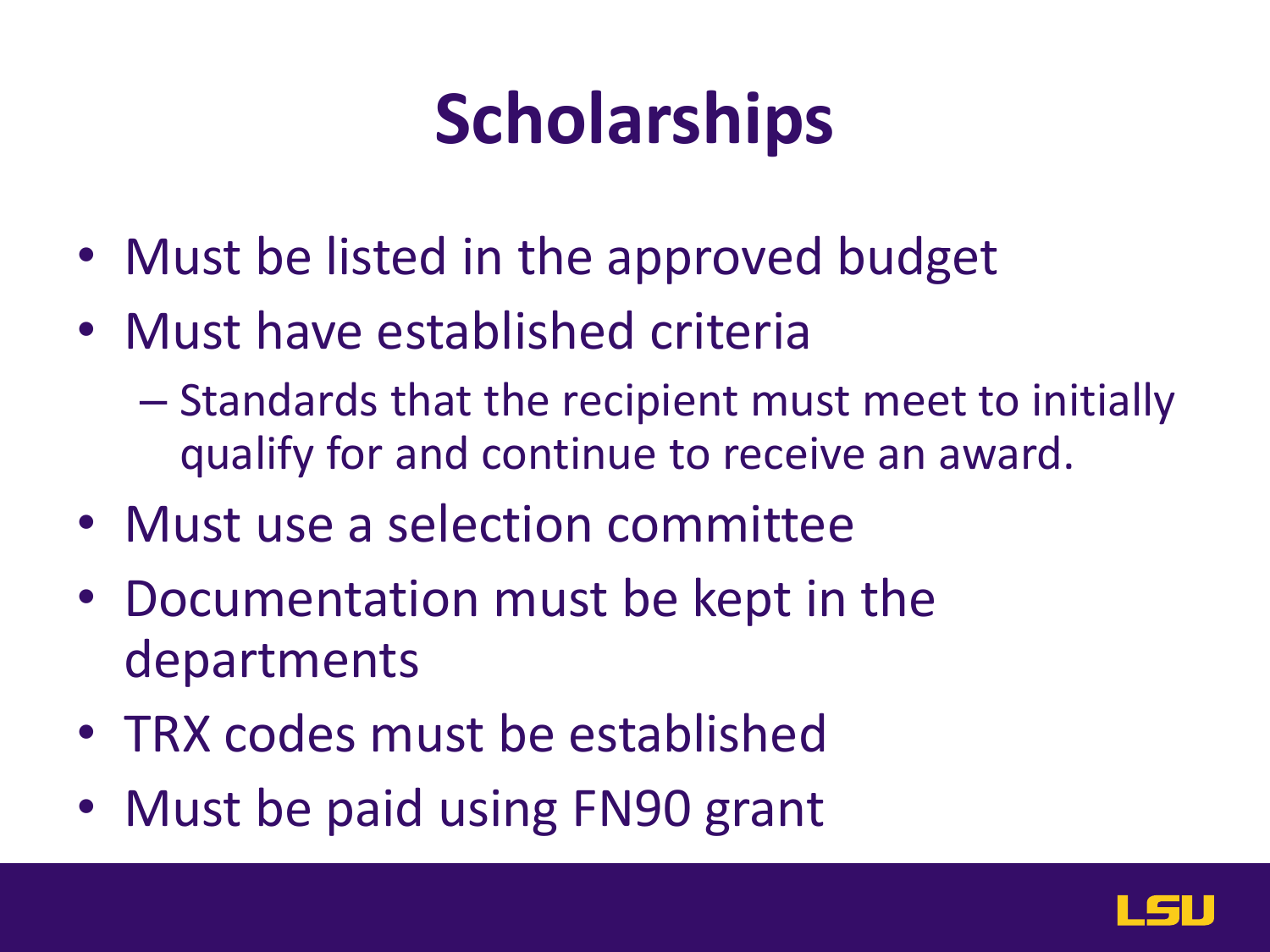# **Transaction (TRX) Codes**

- A TRX code ties a scholarship award to an account number (grant, program or gift)
- **AS498** form must be completed
- Used in the SAE system to disburse funds to a student
- Used in the ABS to load tuition exemptions. ABS is the student Award Billing System in mainframe.

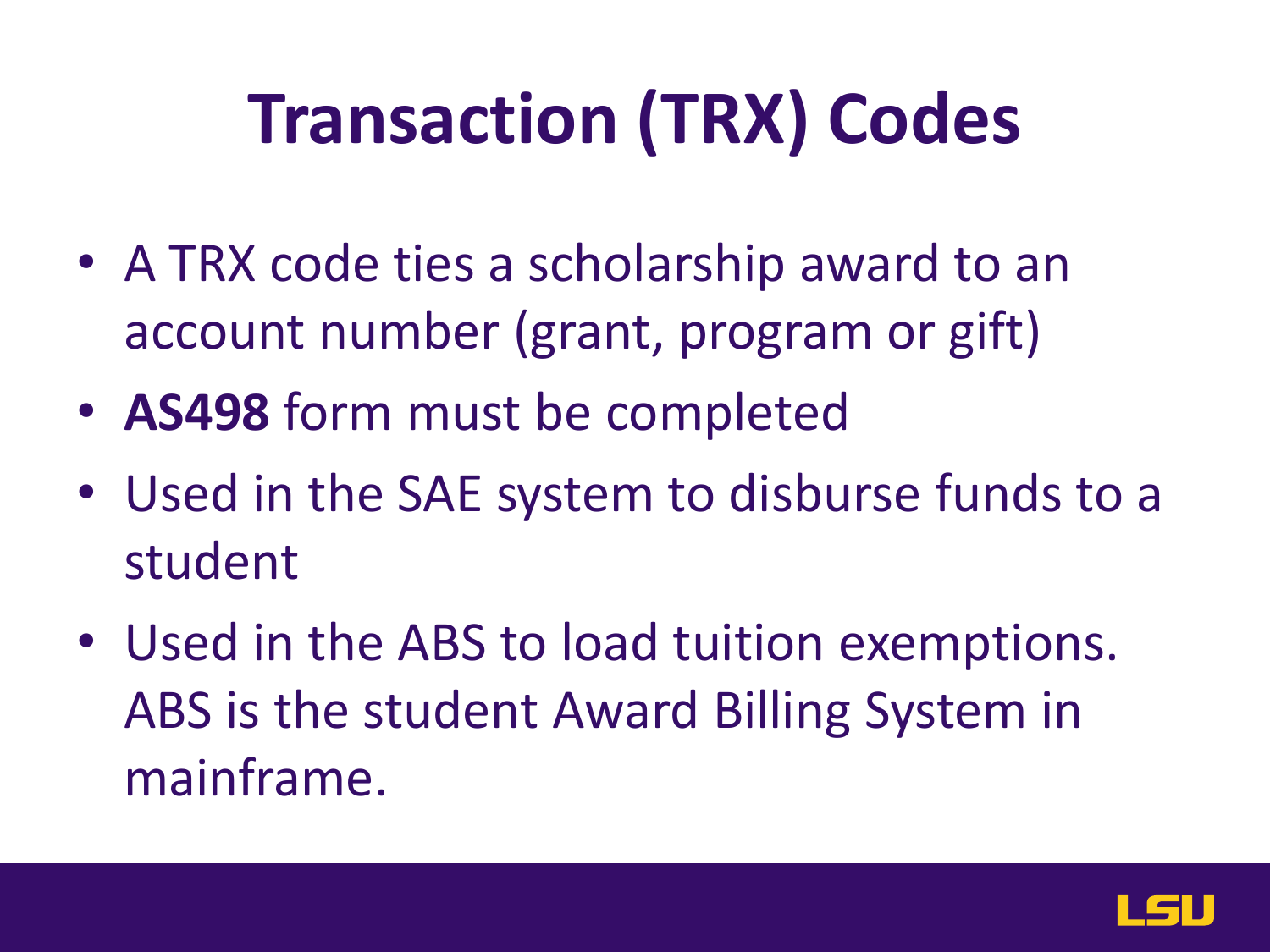#### **AS498 Form**

| <b>REQUEST TO ESTABLISH SCHOLARSHIP/FELLOWSHIP</b> | E-mail                                                                                                                                                                                    | FDM Translation (SPA only)             |                                                                                                                                                                                                                                                                                                                                                                                                                                                                  |                     |                                                                                                                                   | <b>AS498</b>                                                                                                                                                                                                                                                                                                                                                                                                               |
|----------------------------------------------------|-------------------------------------------------------------------------------------------------------------------------------------------------------------------------------------------|----------------------------------------|------------------------------------------------------------------------------------------------------------------------------------------------------------------------------------------------------------------------------------------------------------------------------------------------------------------------------------------------------------------------------------------------------------------------------------------------------------------|---------------------|-----------------------------------------------------------------------------------------------------------------------------------|----------------------------------------------------------------------------------------------------------------------------------------------------------------------------------------------------------------------------------------------------------------------------------------------------------------------------------------------------------------------------------------------------------------------------|
|                                                    |                                                                                                                                                                                           |                                        |                                                                                                                                                                                                                                                                                                                                                                                                                                                                  |                     |                                                                                                                                   |                                                                                                                                                                                                                                                                                                                                                                                                                            |
|                                                    |                                                                                                                                                                                           |                                        |                                                                                                                                                                                                                                                                                                                                                                                                                                                                  |                     |                                                                                                                                   |                                                                                                                                                                                                                                                                                                                                                                                                                            |
|                                                    |                                                                                                                                                                                           |                                        |                                                                                                                                                                                                                                                                                                                                                                                                                                                                  |                     |                                                                                                                                   |                                                                                                                                                                                                                                                                                                                                                                                                                            |
|                                                    |                                                                                                                                                                                           |                                        |                                                                                                                                                                                                                                                                                                                                                                                                                                                                  |                     |                                                                                                                                   |                                                                                                                                                                                                                                                                                                                                                                                                                            |
|                                                    |                                                                                                                                                                                           |                                        | <b>Request Date</b>                                                                                                                                                                                                                                                                                                                                                                                                                                              |                     |                                                                                                                                   |                                                                                                                                                                                                                                                                                                                                                                                                                            |
|                                                    |                                                                                                                                                                                           |                                        |                                                                                                                                                                                                                                                                                                                                                                                                                                                                  |                     |                                                                                                                                   |                                                                                                                                                                                                                                                                                                                                                                                                                            |
|                                                    |                                                                                                                                                                                           |                                        |                                                                                                                                                                                                                                                                                                                                                                                                                                                                  | <b>TRX Code</b>     |                                                                                                                                   | <b>TRX Code*</b>                                                                                                                                                                                                                                                                                                                                                                                                           |
|                                                    |                                                                                                                                                                                           | <b>Spend Category</b><br><b>SC0111</b> | п                                                                                                                                                                                                                                                                                                                                                                                                                                                                | <b>LSU Students</b> | П                                                                                                                                 | <b>Non-LSU Students</b>                                                                                                                                                                                                                                                                                                                                                                                                    |
|                                                    |                                                                                                                                                                                           |                                        |                                                                                                                                                                                                                                                                                                                                                                                                                                                                  |                     |                                                                                                                                   |                                                                                                                                                                                                                                                                                                                                                                                                                            |
|                                                    |                                                                                                                                                                                           | SC0112                                 |                                                                                                                                                                                                                                                                                                                                                                                                                                                                  |                     | п                                                                                                                                 |                                                                                                                                                                                                                                                                                                                                                                                                                            |
|                                                    |                                                                                                                                                                                           | SC0112                                 |                                                                                                                                                                                                                                                                                                                                                                                                                                                                  |                     | п                                                                                                                                 |                                                                                                                                                                                                                                                                                                                                                                                                                            |
|                                                    |                                                                                                                                                                                           |                                        |                                                                                                                                                                                                                                                                                                                                                                                                                                                                  |                     |                                                                                                                                   |                                                                                                                                                                                                                                                                                                                                                                                                                            |
|                                                    |                                                                                                                                                                                           |                                        |                                                                                                                                                                                                                                                                                                                                                                                                                                                                  |                     |                                                                                                                                   |                                                                                                                                                                                                                                                                                                                                                                                                                            |
|                                                    |                                                                                                                                                                                           |                                        |                                                                                                                                                                                                                                                                                                                                                                                                                                                                  |                     |                                                                                                                                   |                                                                                                                                                                                                                                                                                                                                                                                                                            |
|                                                    |                                                                                                                                                                                           |                                        |                                                                                                                                                                                                                                                                                                                                                                                                                                                                  |                     |                                                                                                                                   |                                                                                                                                                                                                                                                                                                                                                                                                                            |
|                                                    |                                                                                                                                                                                           |                                        | Major                                                                                                                                                                                                                                                                                                                                                                                                                                                            |                     |                                                                                                                                   |                                                                                                                                                                                                                                                                                                                                                                                                                            |
|                                                    |                                                                                                                                                                                           |                                        |                                                                                                                                                                                                                                                                                                                                                                                                                                                                  |                     |                                                                                                                                   |                                                                                                                                                                                                                                                                                                                                                                                                                            |
| Yes No                                             |                                                                                                                                                                                           |                                        |                                                                                                                                                                                                                                                                                                                                                                                                                                                                  |                     |                                                                                                                                   |                                                                                                                                                                                                                                                                                                                                                                                                                            |
| Fig.1<br>Sammer                                    | Spring<br><b>Full Year</b>                                                                                                                                                                |                                        |                                                                                                                                                                                                                                                                                                                                                                                                                                                                  |                     |                                                                                                                                   |                                                                                                                                                                                                                                                                                                                                                                                                                            |
| First Fall (11.)<br>Second Fall (1P)               |                                                                                                                                                                                           |                                        |                                                                                                                                                                                                                                                                                                                                                                                                                                                                  |                     |                                                                                                                                   |                                                                                                                                                                                                                                                                                                                                                                                                                            |
|                                                    |                                                                                                                                                                                           |                                        |                                                                                                                                                                                                                                                                                                                                                                                                                                                                  |                     |                                                                                                                                   |                                                                                                                                                                                                                                                                                                                                                                                                                            |
|                                                    |                                                                                                                                                                                           |                                        |                                                                                                                                                                                                                                                                                                                                                                                                                                                                  |                     |                                                                                                                                   |                                                                                                                                                                                                                                                                                                                                                                                                                            |
|                                                    |                                                                                                                                                                                           |                                        |                                                                                                                                                                                                                                                                                                                                                                                                                                                                  |                     |                                                                                                                                   |                                                                                                                                                                                                                                                                                                                                                                                                                            |
|                                                    |                                                                                                                                                                                           |                                        |                                                                                                                                                                                                                                                                                                                                                                                                                                                                  |                     |                                                                                                                                   |                                                                                                                                                                                                                                                                                                                                                                                                                            |
|                                                    |                                                                                                                                                                                           |                                        |                                                                                                                                                                                                                                                                                                                                                                                                                                                                  |                     |                                                                                                                                   |                                                                                                                                                                                                                                                                                                                                                                                                                            |
|                                                    |                                                                                                                                                                                           |                                        |                                                                                                                                                                                                                                                                                                                                                                                                                                                                  |                     |                                                                                                                                   |                                                                                                                                                                                                                                                                                                                                                                                                                            |
|                                                    |                                                                                                                                                                                           |                                        |                                                                                                                                                                                                                                                                                                                                                                                                                                                                  | Date                |                                                                                                                                   |                                                                                                                                                                                                                                                                                                                                                                                                                            |
| <b>Print Name</b>                                  |                                                                                                                                                                                           |                                        |                                                                                                                                                                                                                                                                                                                                                                                                                                                                  | Date                |                                                                                                                                   |                                                                                                                                                                                                                                                                                                                                                                                                                            |
|                                                    |                                                                                                                                                                                           |                                        |                                                                                                                                                                                                                                                                                                                                                                                                                                                                  |                     |                                                                                                                                   |                                                                                                                                                                                                                                                                                                                                                                                                                            |
|                                                    |                                                                                                                                                                                           |                                        |                                                                                                                                                                                                                                                                                                                                                                                                                                                                  |                     |                                                                                                                                   |                                                                                                                                                                                                                                                                                                                                                                                                                            |
|                                                    |                                                                                                                                                                                           |                                        |                                                                                                                                                                                                                                                                                                                                                                                                                                                                  |                     |                                                                                                                                   |                                                                                                                                                                                                                                                                                                                                                                                                                            |
|                                                    | Undergraduate Fellowship (SAE)<br>Scholarship - Cash Award (SAE)<br>Scholarship - Tuition/Fee Exemption (ABS)<br>Name of Scholarship/Fellowship<br><b>Print Name</b><br><b>Print Name</b> |                                        | SC0114<br>For students not required to be enrolled as a condition of award or non-LSU students.<br>First Spring (2D)<br>Second Spring (21.)<br>** Documentation of scholarship criteria and other donor restrictions must be attached.<br>** If unrestricted funds are to be used, Board of Supervisors' approval must be attached.<br>SPA → Student Aid → Bursar Operations<br>SPA → Student Aid → Bursar Operations<br>SPA -> Barsar Operations -> Student Aid |                     | п<br>п<br>□<br><b>Cost Center</b><br>GPA (To Retain)<br>Amount<br>Date<br>Graduate School → SPA → Student Aid → Bursar Operations | ⊓<br>Number of Semesters /Years Student<br>can receive Scholarship/Fellowship<br>First Summer (3D)<br>Second Summer (1D)<br>** For sponsored agreement accounts, documentation of fellowship criteria must be maintained by the department.<br>Finance and Administration + Office of Accounting Services + Spansored Program Accounting<br>240 Thomas Bayd Hall + Baton Rouge, LA 70803 + P 225-578-5337 + F 225-578-7217 |

REV 10/25/17

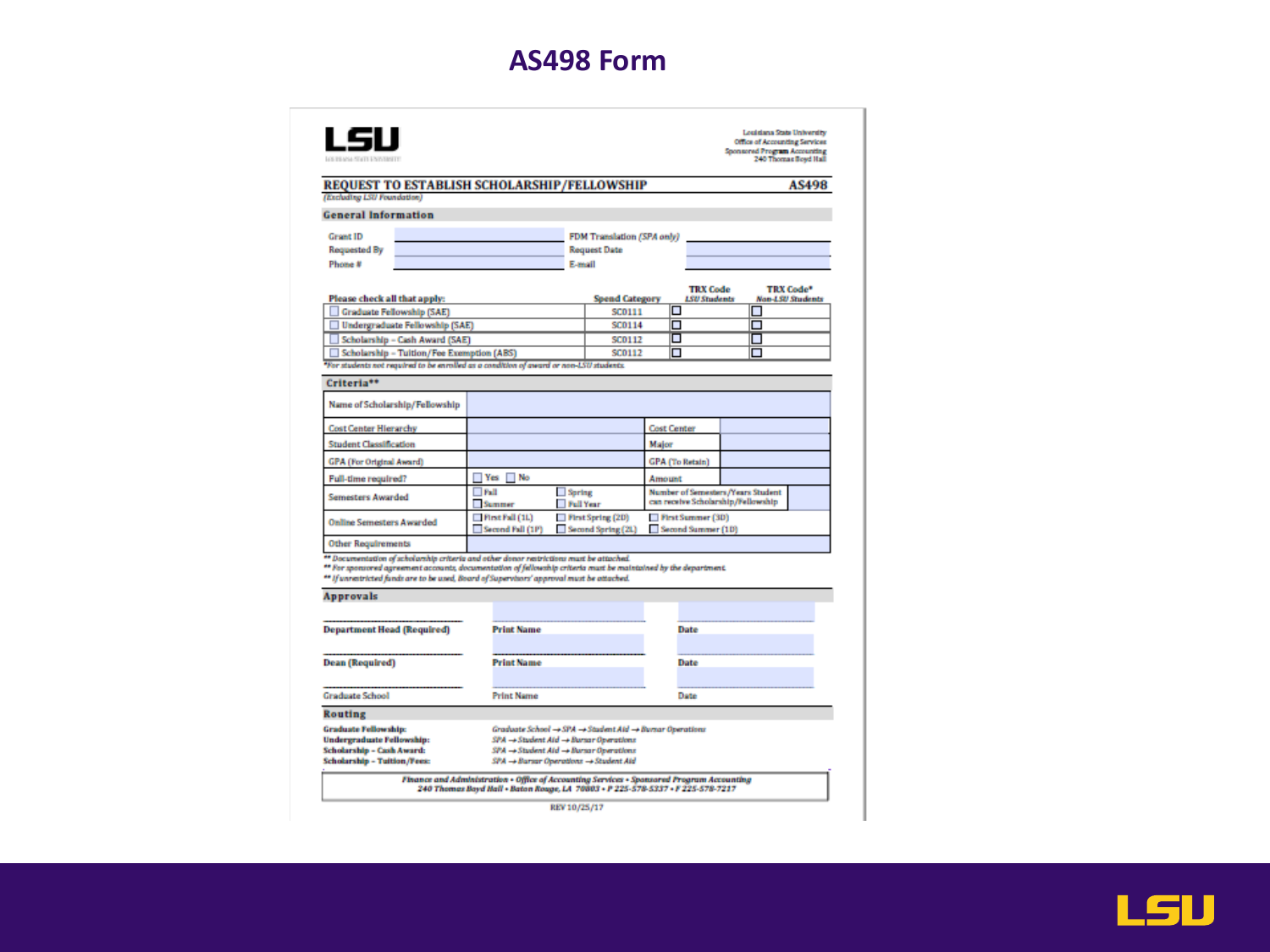# **Completing AS498 Form**

• Indicate whether the award is one of the following: Note: use the fellowship lines for stipend payments to participants

| Please check all that apply:              | <b>Spend Category</b> | <b>TRX Code</b><br><b>LSU Students</b> | <b>TRX Code*</b><br><b>Non-LSU Students</b> |
|-------------------------------------------|-----------------------|----------------------------------------|---------------------------------------------|
| Graduate Fellowship (SAE)                 | <b>SC0111</b>         |                                        |                                             |
| Undergraduate Fellowship (SAE)            | SC0114                |                                        |                                             |
| Scholarship - Cash Award (SAE)            | <b>SC0112</b>         |                                        |                                             |
| Scholarship - Tuition/Fee Exemption (ABS) | <b>SC0112</b>         |                                        |                                             |

\*For students not required to be enrolled as a condition of award or non-LSU students.

• **Indicate if the award is for LSU students or non-LSU students**. If the recipient is not required to be enrolled for the semester in which they receive the award, then non- LSU student should be indicated.

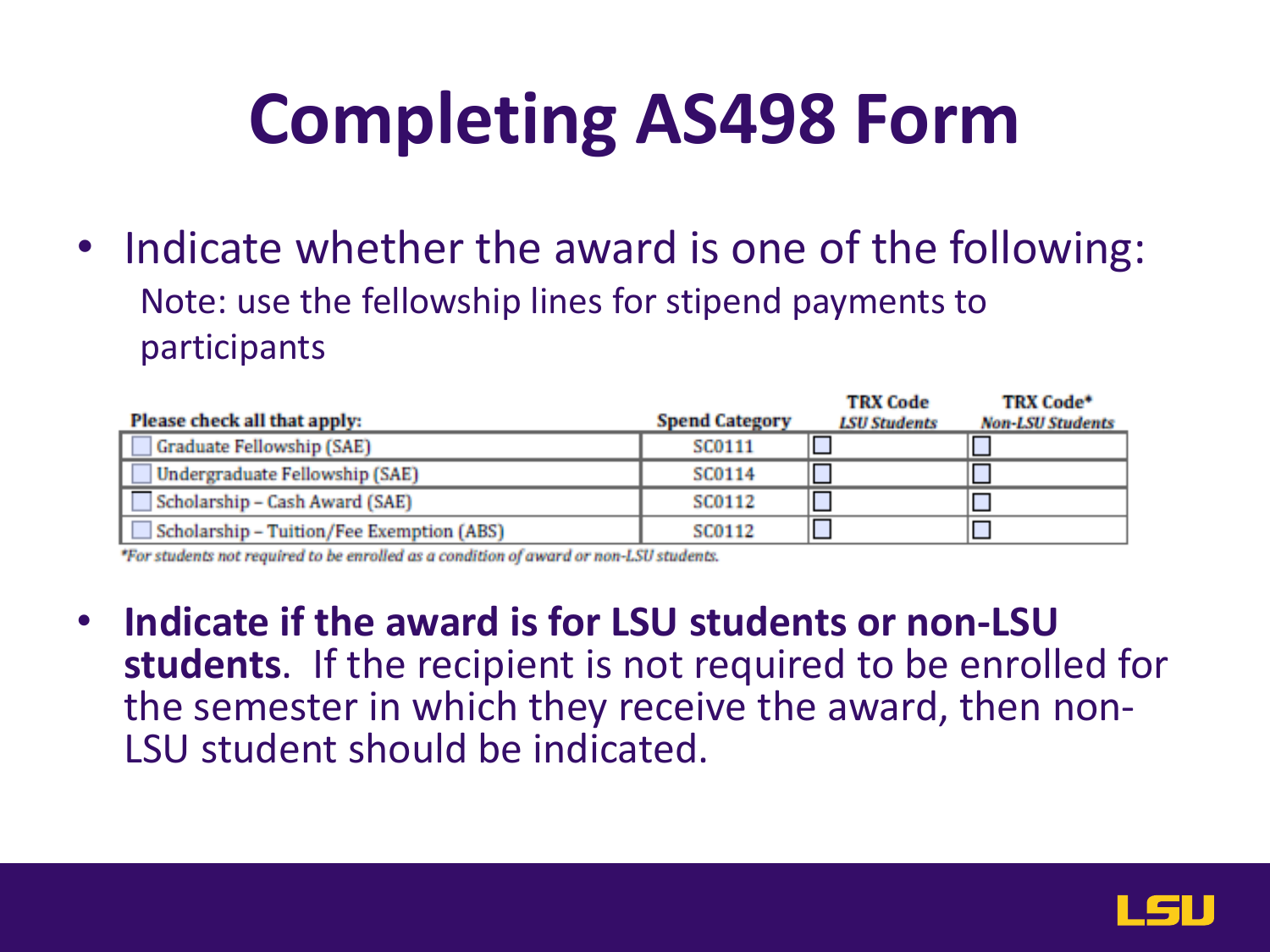## **Completing AS498 Form**

• Include as much information as possible on how the recipient will be selected. The information supplied will appear on the SAE document when created for the award. The department is responsible for keeping a copy of the scholarship selection criteria on file for auditing purposes.

| Criteria**                      |                                     |                                         |                                                                         |  |  |  |  |  |  |
|---------------------------------|-------------------------------------|-----------------------------------------|-------------------------------------------------------------------------|--|--|--|--|--|--|
| Name of Scholarship/Fellowship  |                                     |                                         |                                                                         |  |  |  |  |  |  |
| <b>Cost Center Hierarchy</b>    |                                     |                                         | <b>Cost Center</b>                                                      |  |  |  |  |  |  |
| <b>Student Classification</b>   |                                     |                                         | Major                                                                   |  |  |  |  |  |  |
| <b>GPA</b> (For Original Award) |                                     |                                         | <b>GPA</b> (To Retain)                                                  |  |  |  |  |  |  |
| Full-time required?             | Yes No                              |                                         | Amount                                                                  |  |  |  |  |  |  |
| <b>Semesters Awarded</b>        | Fall<br>Summer                      | Spring<br><b>Full Year</b>              | Number of Semesters/Years Student<br>can receive Scholarship/Fellowship |  |  |  |  |  |  |
| <b>Online Semesters Awarded</b> | First Fall (1L)<br>Second Fall (1P) | First Spring (2D)<br>Second Spring (2L) | First Summer (3D)<br>Second Summer (1D)                                 |  |  |  |  |  |  |
| <b>Other Requirements</b>       |                                     |                                         |                                                                         |  |  |  |  |  |  |

\*\* Documentation of scholarship criteria and other donor restrictions must be attached.

\*\* For sponsored agreement accounts, documentation of fellowship criteria must be maintained by the department.

\*\* If unrestricted funds are to be used, Board of Supervisors' approval must be attached.

**Note: If the award is for the full year and Full-time required is indicated, then it is assumed that the student must be enrolled in full-time hours during the summer semester. If applicable, be sure to also include a separate page with any additional criteria used for selection and retention.**

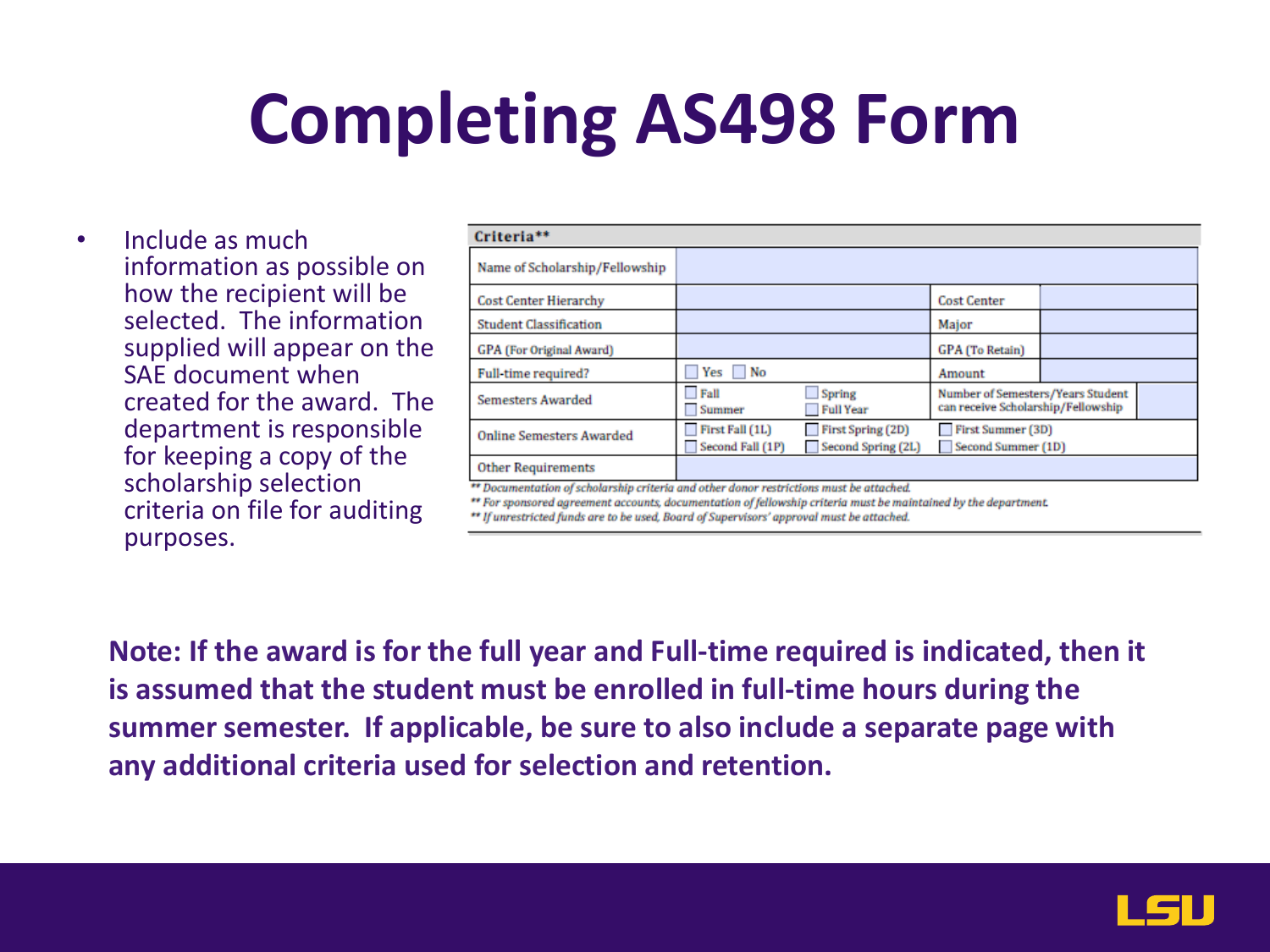## **Routing Process**

- Graduate Fellowship
	- Department → Dean→ Graduate School→ SPA→ Financial Aid & Scholarships→ Bursar Operation
- Undergraduate Fellowship
	- $\rightarrow$  Department  $\rightarrow$  Dean $\rightarrow$  SPA $\rightarrow$  Financial Aid & Scholarships  $\rightarrow$  Bursar **Operations**
- Scholarship-Cash Award
	- Department → Dean→ SPA→ Financial Aid & Scholarships → Bursar **Operations**
- Scholarship-Tuition/Fees Exemption
	- Department→ Dean→ SPA→ Bursar Operations → Financial Aid & **Scholarships**
- Once the TRX Code is established, you will receive an email from Financial Aid and Scholarships with the new TRX Code

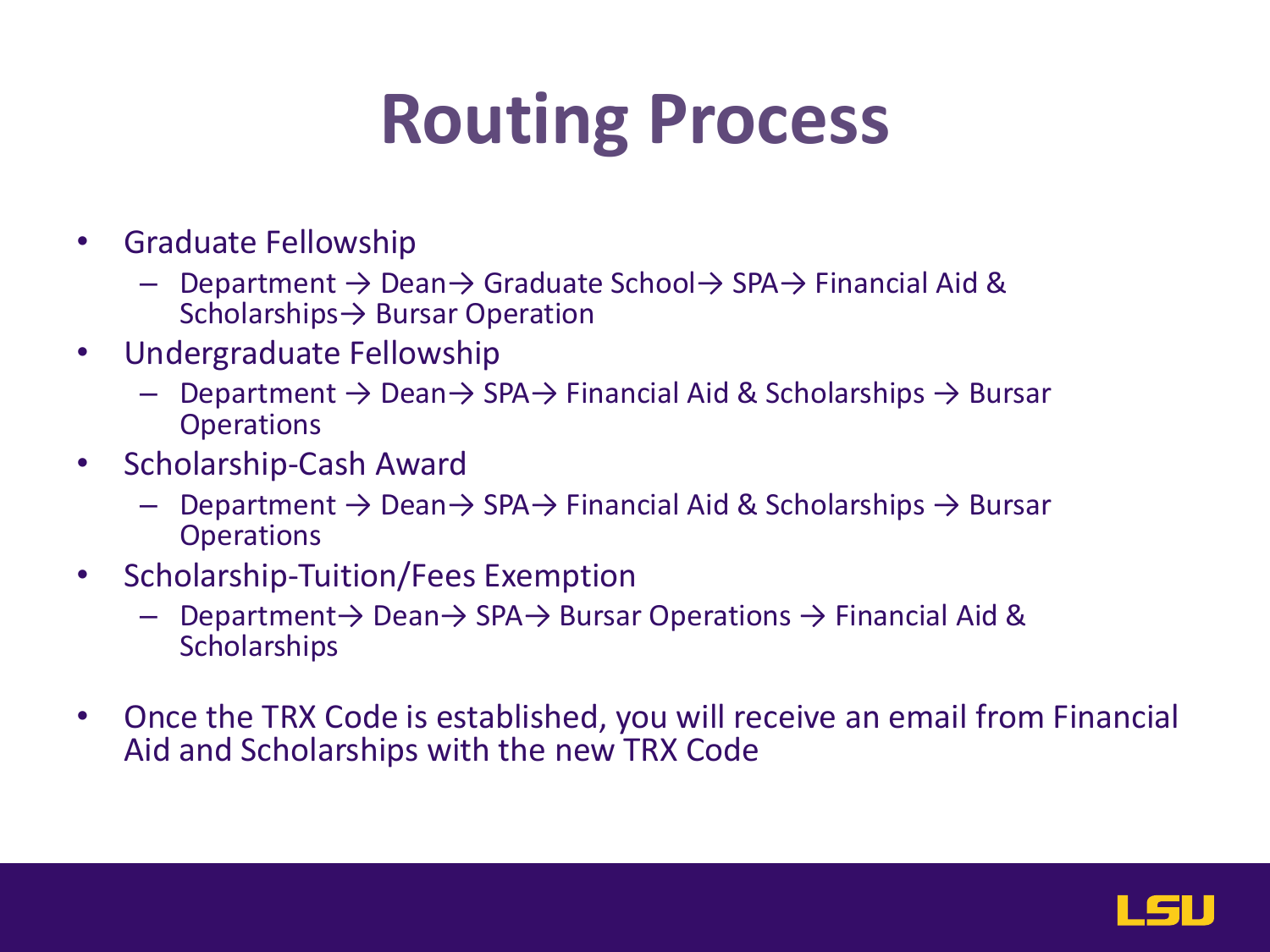#### **Who Loads What?**

• Tuition/fee exemptions for sponsored agreements – SPA loads in ABS

• Stipends – Department loads in SAE

• Cash Awards (rare) – Department loads in SAE

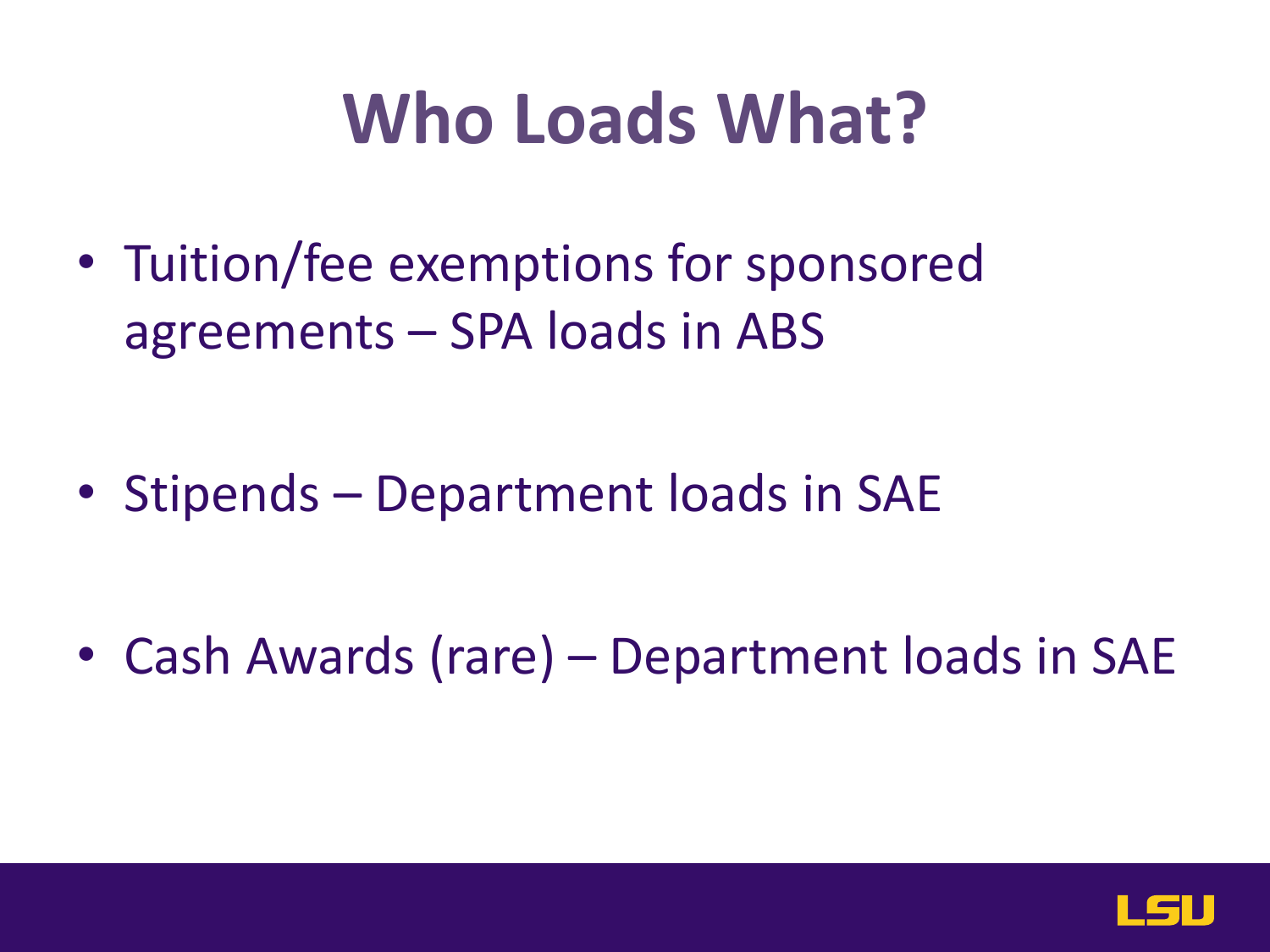#### **Reports**

- Exemption/Cash Award Activity Reports
	- Found in **myLSU→Financial Services→Reporting Tools →Accounts Receivable**
	- For scholarship detail by student/semester
	- Departments must verify that the students listed on the report are:
		- o Receiving the correct exemption amount
		- o Approved for the award
	- Must be reconciled monthly
- Expense by Award for account balances
- SPA Journal Lines for non-scholarship costs detail